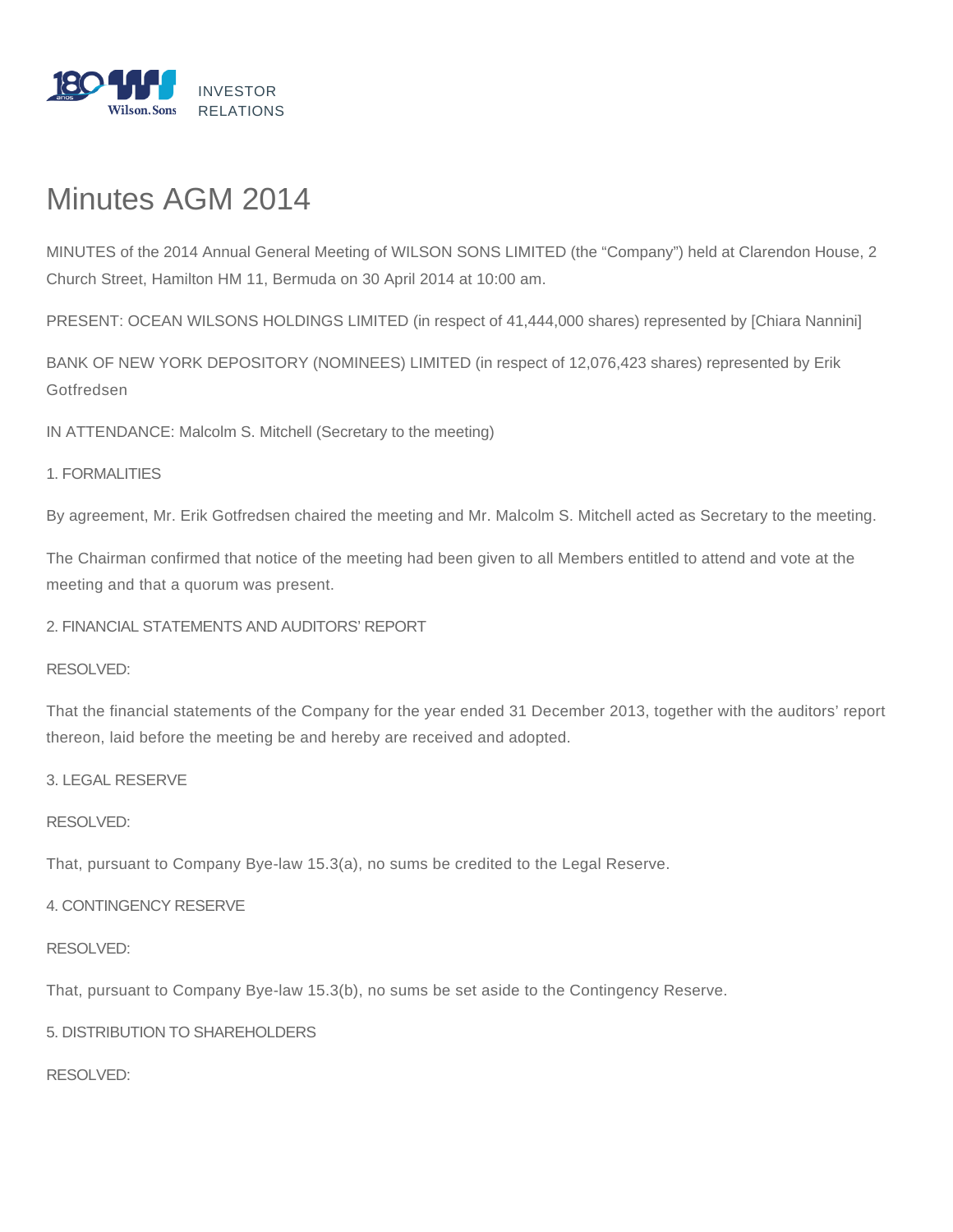That, pursuant to Company Bye-law 15, USD 27,034,720.00 be made available for distribution to Members at the discretion of the Board of Directors.

# 6. APPOINTMENT OF AUDITORS

# RESOLVED:

That KPMG be and are hereby appointed as auditors of the Company, to hold office from the conclusion of this Annual General Meeting until the conclusion of the next Annual General Meeting at which the Company's financial statements are presented.

# 7. REMUNERATION OF AUDITORS

# RESOLVED:

That the Board of Directors be and are hereby authorised to fix the remuneration of the auditors of the Company.

# 8. NUMBER OF DIRECTORS

# RESOLVED:

That pursuant to Company Bye-law 34.1, the number of Directors is and shall be seven (7).

# 9. APPOINTMENT OF DIRECTORS

The Chairman noted that at the previous Annual General Meeting each of the following persons had been appointed Directors of the Company until the conclusion of the 2015 Annual General Meeting:

- Mr. Cezar Baiao Mr. Andres Rozental
- Mr. Paulo Fernando Fleury Mr. William Henry Salomon
- Mr. Felipe Gutterres Mr. José Francisco Gouvêa Vieira
- Mr. Claudio Marote

# 10. APPOINTMENT OF CHAIRMAN OF THE BOARD

# RESOLVED:

That Mr. José Francisco Gouvêa Vieira be and is hereby appointed to serve as Chairman of the Board of Directors until the conclusion of the 2015 Annual General Meeting.

11. APPOINTMENT OF DEPUTY CHAIRMAN OF THE BOARD

# RESOLVED:

That Mr. William Henry Salomon be and is hereby appointed to serve as Deputy Chairman of the Board of Directors until the conclusion of the 2015 Annual General Meeting.